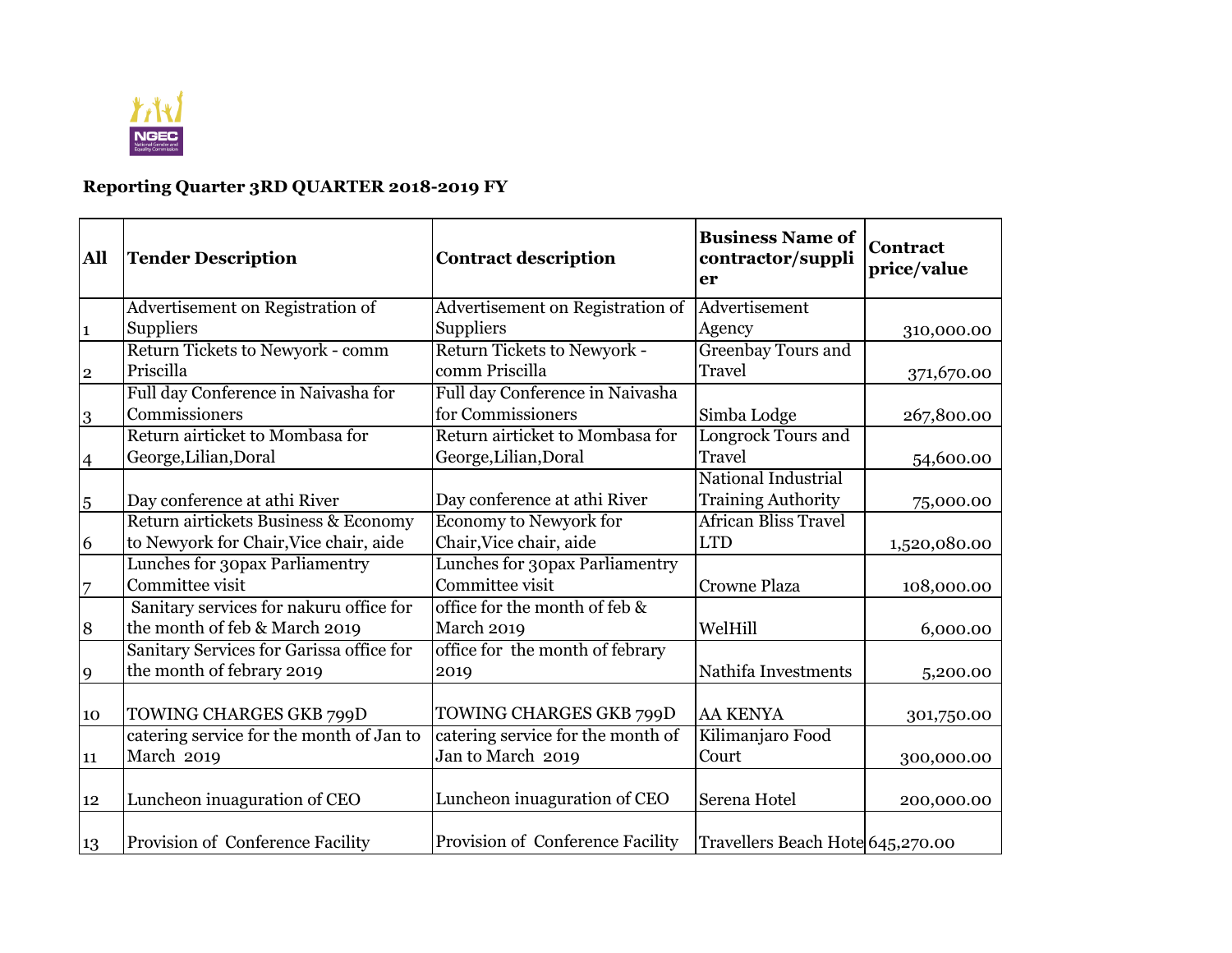| 14 | <b>REPAIRS</b>                            | REPAIRS GKB315Z                                    | TOYOTA KENYA             | 262,889.00 |
|----|-------------------------------------------|----------------------------------------------------|--------------------------|------------|
|    | REPLACEMENT OF CLUTCH&                    | REPLACEMENT OF CLUTCH&                             |                          |            |
| 15 | <b>BEARINGS</b>                           | <b>BEARINGS GKB 214F</b>                           | TOYOTA KENYA             | 55,978.00  |
|    |                                           | <b>SERVICE &amp; BRAKES</b>                        |                          |            |
| 16 | <b>SERVICE &amp; BRAKES REPLACEMENT</b>   | REPLACEMENT GKB346M                                | TOYOTA KENYA             | 27,862.00  |
|    |                                           |                                                    |                          |            |
| 17 | <b>MINOR SERVICE</b>                      | MINOR SERVICE GKB346M                              | TOYOTA KENYA             | 18,600.00  |
|    |                                           | <b>MAINTENANCE SERVICE</b>                         |                          |            |
| 18 | MAINTENANCE SERVICE                       | <b>GKB537R</b>                                     | PEWIN MOTORS             | 62,630.21  |
|    | <b>ALTERNATOR REPAIR, TOWING</b>          | REPAIR, TOWING & MINOR                             |                          |            |
| 19 | <b>&amp;MINOR SERVICE GK</b>              | <b>SERVICE GKB 101A</b>                            | NISSAN KENYA             | 94,462.00  |
|    |                                           |                                                    |                          |            |
| 20 | <b>SERVICE</b>                            | <b>SERVICE GKB538R</b>                             | PEWIN MOTORS             | 52,668.08  |
| 21 | <b>SERVICE</b>                            | SERVICE GKA315Z                                    | TOYOTA KENYA             | 39,016.00  |
|    | <b>FIXING OF FRONTAND REAR</b>            | <b>FIXING OF FRONTAND REAR</b>                     |                          |            |
| 22 | <b>BUMPER BARS GKB800D</b>                | <b>BUMPER BARS GKB800D</b>                         | <b>CHAMWA MOTORS</b>     | 156,948.00 |
|    |                                           | Provision of repair service for                    |                          |            |
| 23 | Provision of repair service for GKB101A   | GKB101A                                            | <b>Crown Motors</b>      | 69,895.80  |
|    |                                           |                                                    |                          |            |
| 24 | Provision of repairs for GKB102A          | Provision of repairs for GKB102A                   | <b>Crown Motors</b>      | 115,683.82 |
|    |                                           |                                                    | <b>County Government</b> |            |
| 25 | Kisumu parking                            | Kisumu parking                                     | of Kisumu                | 24,360.00  |
|    |                                           |                                                    | <b>County Government</b> |            |
| 26 | Parking for Nakuru office                 | Parking for Nakuru office                          | of Nakuru                | 127,500.00 |
|    |                                           |                                                    | Benma                    |            |
| 27 | Repair of Server room AC                  | Repair of Serveroom AC                             | Refridgeration           | 83,500.00  |
|    | Partitioning of Parking space to serve as | Partitioning of Parking space to                   | <b>Gorgeous General</b>  |            |
| 28 | store                                     | serve as store                                     | Supplies                 | 185,000.00 |
|    |                                           |                                                    | Solmark General          |            |
| 29 | Curtain blinds                            | Curtain blinds CS office                           | <b>Supplies</b>          | 78,000.00  |
|    | Full day conference for 10 pax &          | Full day conference for 10 pax &                   |                          |            |
| 30 | Accommodation for 3 pax                   | Accommodation for 3 pax                            | Sarova Panafric          | 124,000.00 |
|    |                                           |                                                    |                          |            |
| 31 | Internet HQ and Regional Offices          | Internet HQ and Regional Offices Internet Solution |                          | 556,278.00 |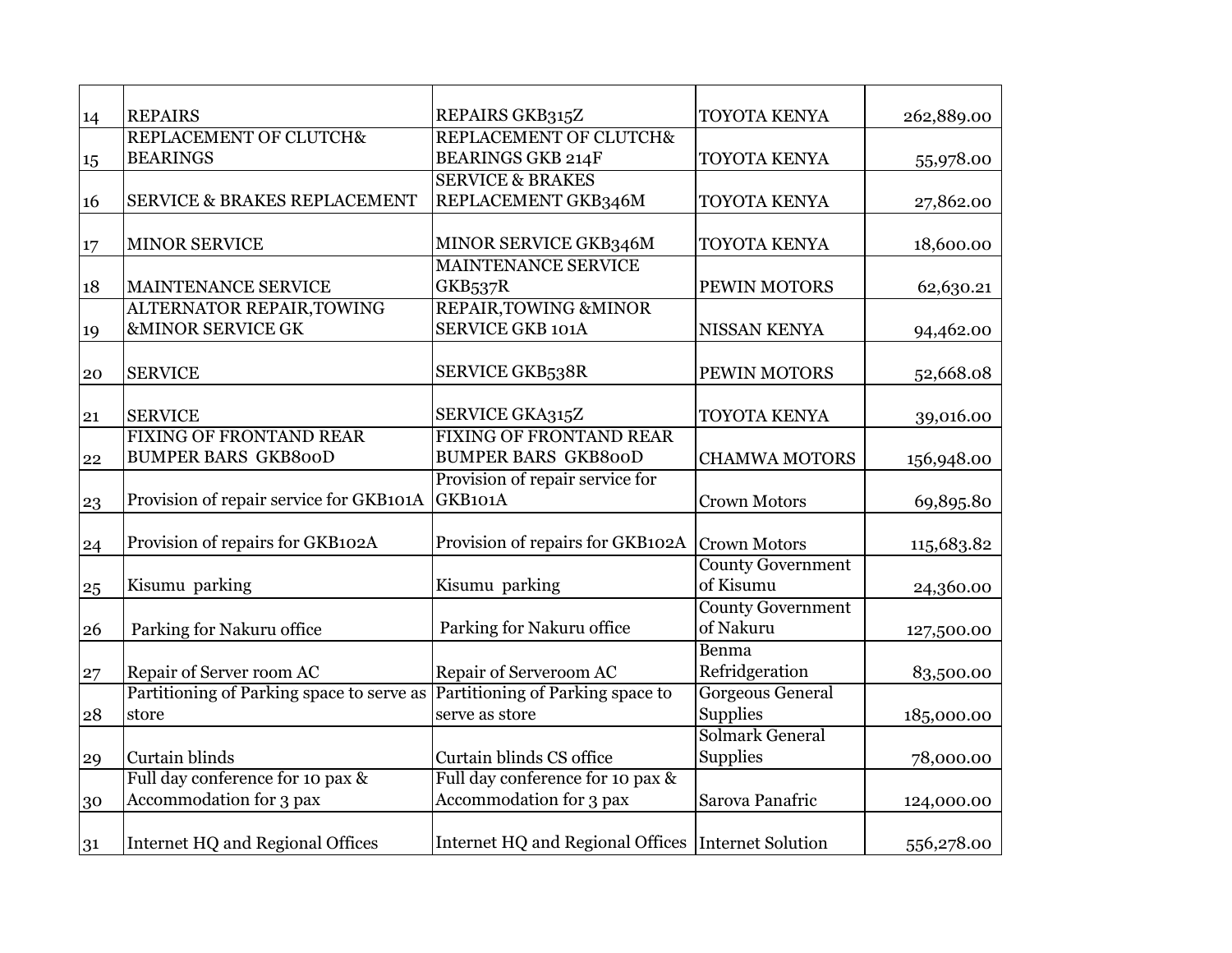| 32 | Servicing of Air conditioners                | Servicing of Air conditioners        | Chartech investment          | 162,000.00 |
|----|----------------------------------------------|--------------------------------------|------------------------------|------------|
|    |                                              | <b>Printing of Compliance</b>        |                              |            |
| 33 | Printing of Compliance Certificates          | Certificates                         | <b>Terimag Solutions</b>     | 30,000.00  |
|    |                                              |                                      |                              |            |
| 34 | Supply of office Equipments                  | Supply of office Equipments          | <b>Jisort Investiments</b>   | 478,765.00 |
|    |                                              | <b>Supply of Assorted ICT</b>        |                              |            |
| 35 | Supply of Assorted ICT Consumables           | Consumables                          | Jaera Enterprises            | 26,900.00  |
|    |                                              | Replacement of Leather Seat          |                              |            |
| 36 | Repair of Leather Seat Cover                 | Cover                                | <b>Aquitadas Enterprises</b> | 168,000.00 |
| 37 | Printing of Staff IDs                        | Printing of Staff IDs                | <b>Spinifex Ventures</b>     | 12,285.00  |
|    |                                              |                                      |                              |            |
| 38 | <b>Supply of Office Furnitures</b>           | <b>Supply of Office Furnitures</b>   | Kyeka Enterprises            | 450,000.00 |
|    |                                              |                                      |                              |            |
| 39 | <b>Supply of Assorted Tonners</b>            | <b>Supply of Assorted Tonners</b>    | <b>Brudah Company</b>        | 361,600.00 |
|    |                                              |                                      |                              |            |
| 40 | Supply of Assorted Stationary                | <b>Supply of Assorted Stationary</b> | <b>Sonaran Ventures</b>      | 600,050.00 |
| 41 | Supply of Branded IEC Material               | <b>Supply of Branded Notebooks</b>   | <b>Shanny Enterprises</b>    | 675,000.00 |
|    |                                              | <b>Supply of Assoted Office</b>      | Emma General                 |            |
| 42 | <b>Supply of Assorted Office Consumables</b> | Consumables                          | Supplies                     | 491,308.00 |
|    |                                              |                                      | Gura-Simiyu General          |            |
| 43 | Supply of Disposable Cups                    | Supply of Disposable Cups            | <b>Supplies</b>              | 50,000.00  |
|    |                                              | Supply of Offce Consumables &        |                              |            |
| 44 | Supply of Offce Consumables                  | <b>Gas Refill</b>                    | Jopatex Agencies             | 45,460.00  |
|    | Supply of Water 18.9 Litres Jan-Mar          | Supply of Water 18.9 Litres Jan-     | <b>Extreme Busines</b>       |            |
| 45 | 2019                                         | Mar 2019                             | Solutions                    | 193,200.00 |
|    |                                              | Supply of Milk 500Ml Jan-Mar         | Naakimar                     |            |
| 46 | Supply of Milk 500Ml Jan-Mar 2019            | 2019                                 | Investimenst                 | 166,725.00 |
|    |                                              | Supply of Newspapers Jan-March       |                              |            |
| 47 | Supply of Newspapers Jn-March 2019           | 2019                                 | <b>Rex Kiosk</b>             | 160,800.00 |
|    | 1/4 pageNewspaper Advert(Job                 |                                      |                              |            |
| 48 | Vacancy)                                     | Newspaper Advert(Job Vacancy)        | <b>GAA</b>                   | 310,960.00 |
| 49 | Cleaning Services Jan.- March                | <b>Cleaning Services HQ</b>          | Jayvane                      | 586,500.00 |